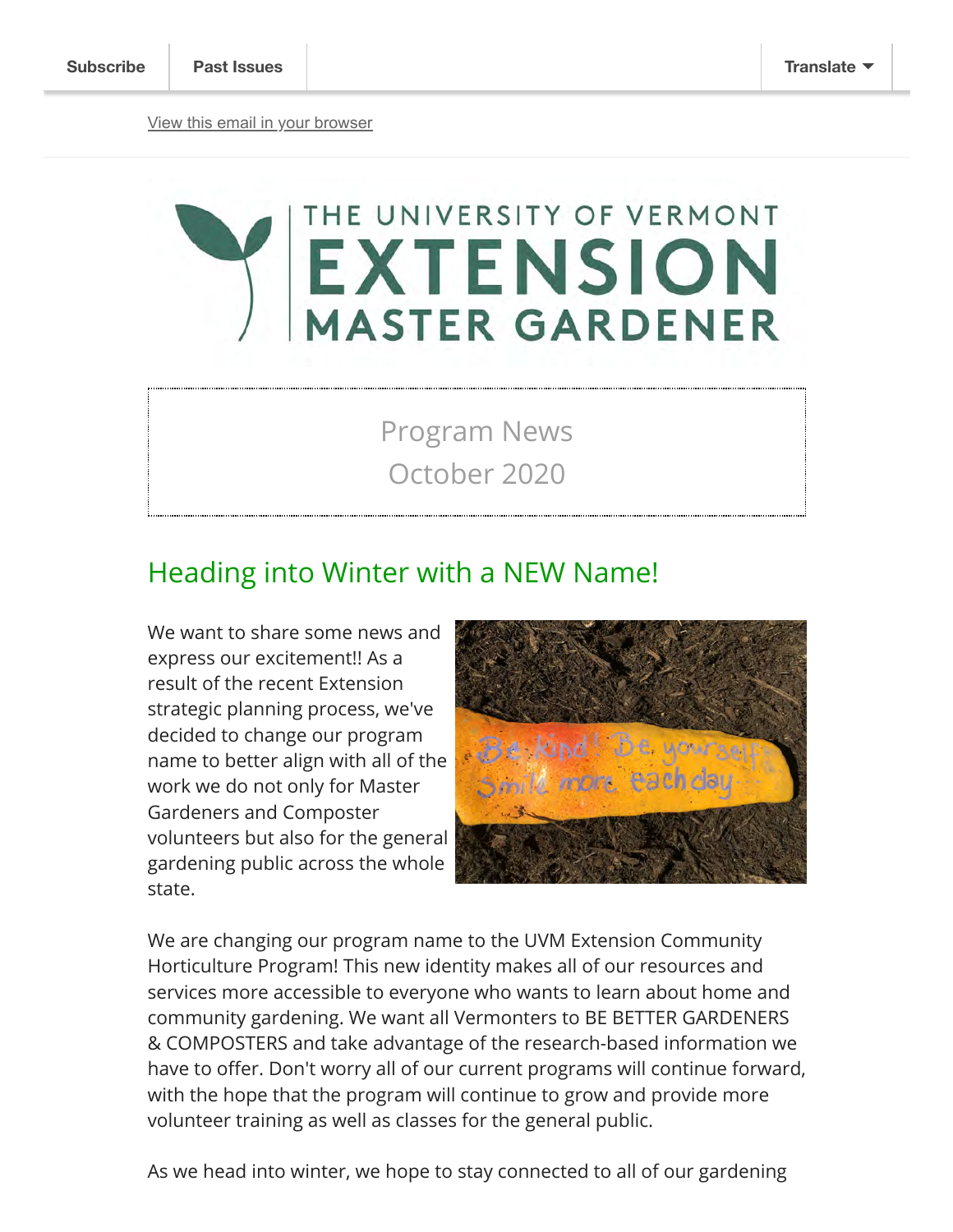this winter to share your knowledge with others, please let us know!

events. If you are a current volunteer who wants to teach a virtual events to teach a virtual events to teach

~Beret, Lisa, Cindy, Ann

### Program Updates

#### Project Leader Tribute Video

The UVM Extension Community Horticulture Program has more than 90 projects throughout Vermont, including historic restoration projects, school & community gardens,



demonstration gardens, pollinator, and horticultural therapy gardens, and research-based gardens. Many projects have complementary composting initiatives. Our project leaders are passionate about the work they do to educate Vermonters with science-based gardening information. This tribute project was designed by our volunteer coordinator Cindy Heath to give everyone an opportunity to share a little bit about their projects during the season, and to celebrate the hard work of the volunteers. We hope you enjoy the video! [Click here to watch...](https://youtu.be/14tQHl7CxIs)

2021 Master Gardener Course! Registration opens on November 23! [Rea](https://www.uvm.edu/extension/mastergardener/extension-master-gardener-course)[d more here...](https://www.uvm.edu/extension/mastergardener/state-conference)

Registration ends Nov 3rd for the Annual Conference! Don't miss out! For more

information and to register go here...



#### How to Reactivate for 2021!

Have you been busy but want to re-start your volunteering? Or maybe you started this process but haven't finished it? There might be a few more steps. [Read more here...](https://www.uvm.edu/extension/mastergardener/transfer-or-reactivation-instructions)

#### COVID Updates: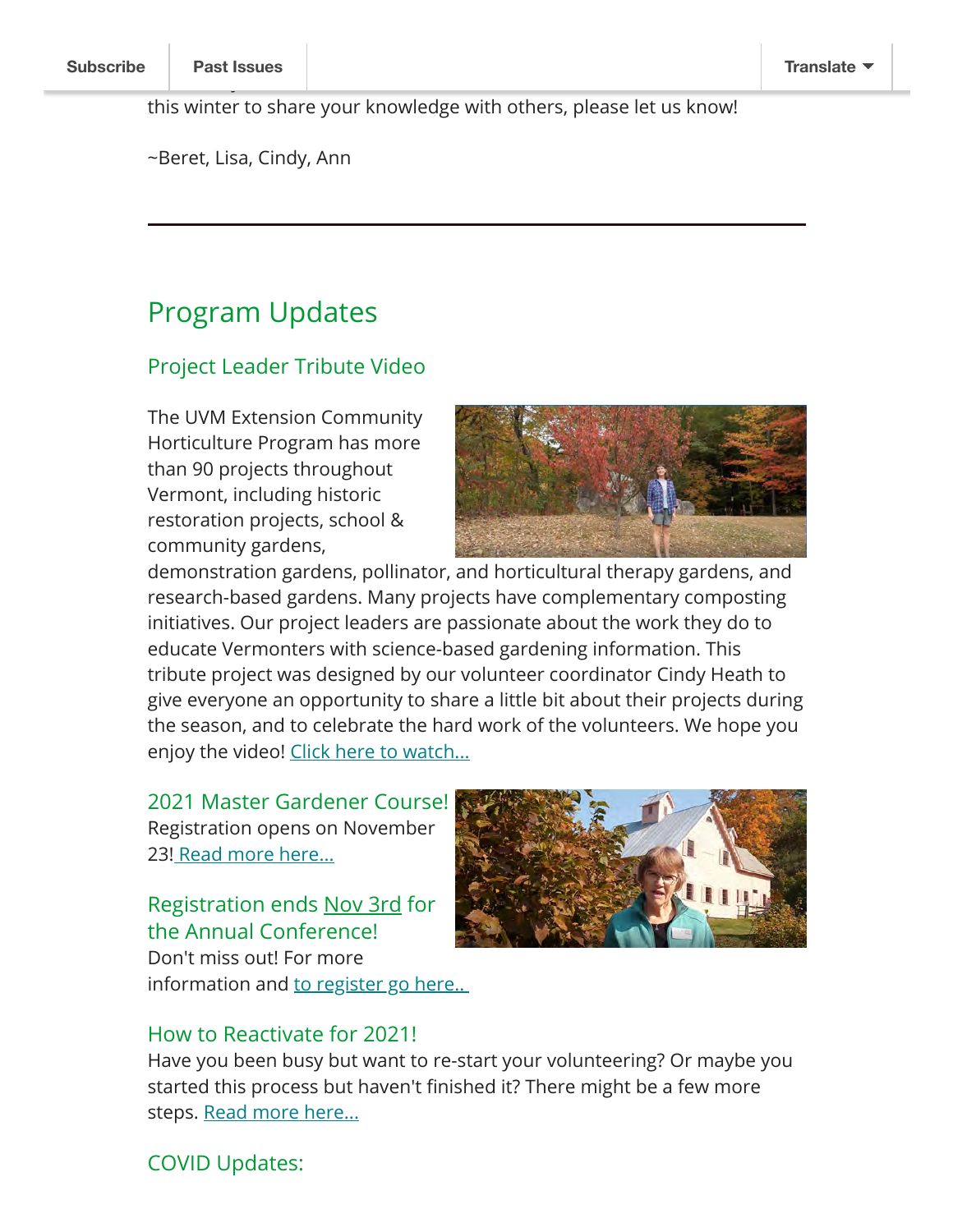requirement

has been relaxed. Volunteer activities have resumed, but with some guidelines and restrictions. [Read more here...](https://www.uvm.edu/extension/mastergardener/gardening-during-covid-19)



### UVM Articles & Resources

[A Home Gardeners Seed](https://www.uvm.edu/newsstories/news/home-gardeners-seed-saving-primer) Saving Primer

[Master Gardner Program](https://www.uvm.edu/newsstories/news/master-gardener-program-graduates-45-interns) Graduates 45 interns

**[Plant bulbs now for Spring](https://www.uvm.edu/newsstories/news/plant-bulbs-now-spring-bloom)** Bloom

Conference Helps [Gardeners Grow their](https://www.uvm.edu/newsstories/news/conference-helps-gardeners-grow-their-expertise) **Expertise** 

[Does your soil get a passing grade?](https://www.uvm.edu/newsstories/news/does-your-soil-get-passing-grade)

[The Jerusalem Artichoke: An Unsung Hero](https://www.uvm.edu/newsstories/news/jerusalem-artichoke-unsung-hero-0) 

[Jerrico Library Master Gardener Project](https://vtdigger.org/2020/09/27/the-bright-side-gardeners-raise-vegetables-at-jericho-library-for-local-food-shelf/)

[Disposing Leaf Litter in Tick Country](https://www.uvm.edu/newsstories/news/disposing-leaf-litter-tick-country)

[Master Gardener Resources Page](https://www.uvm.edu/extension/mastergardener/gardening-resources)

## Partner Resources

[Vermont Victory Gardens Master Gardener Project](https://vcgn.org/planting-hope-vermont-victory-gardens/)

[Master Gardeners Call to Action](https://vcgn.org/master-gardeners-a-call-to-action/)

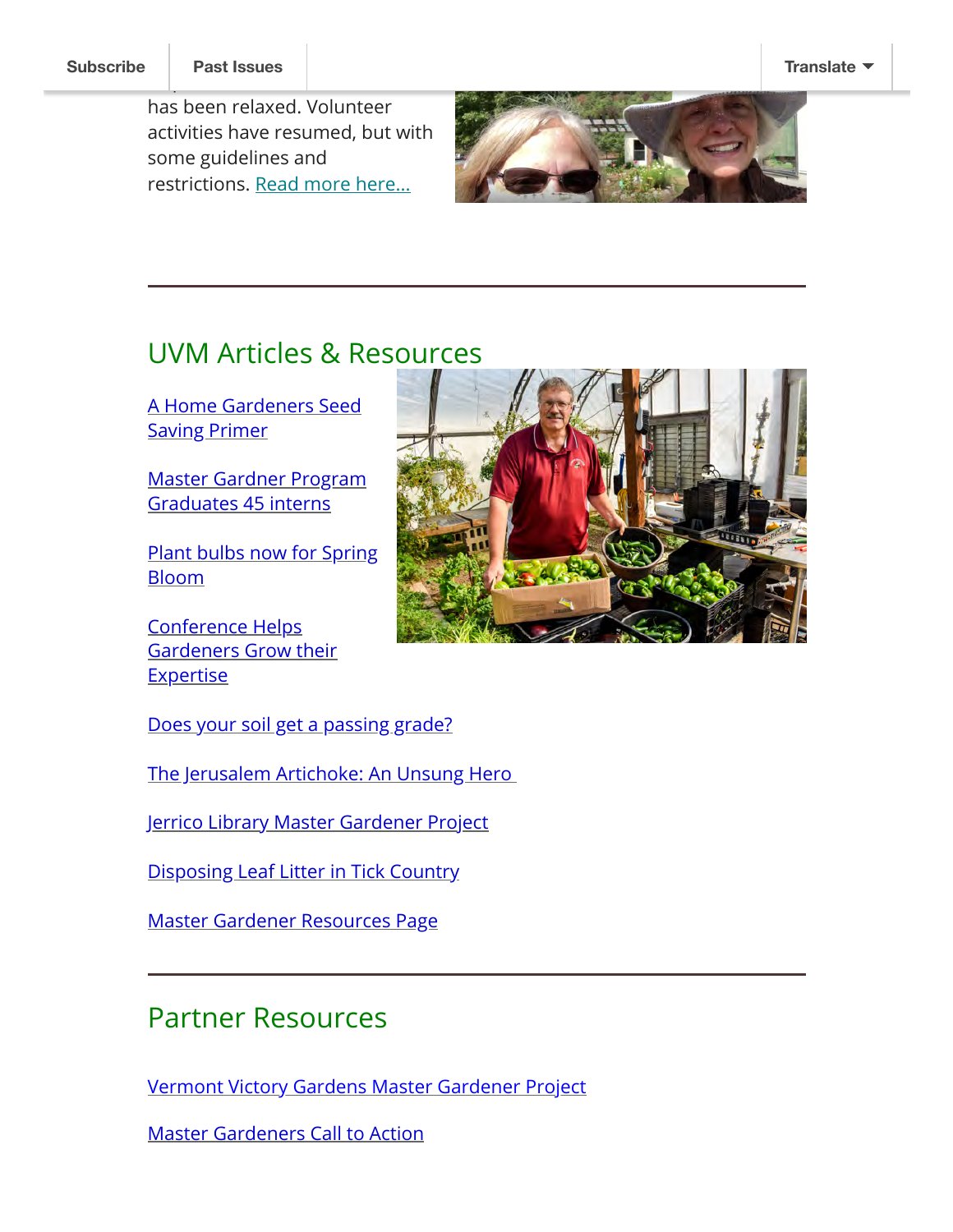[NYTIMES: A Smarter Fall](https://seedmoney.org/apply/) Clean up

Seed Money Challenge

CAV Community [Composting Resources](https://www.compostingvermont.org/community-composting) 

[Brattleboro Area Hospice](https://www.eventbrite.com/e/118169384811%E2%80%A8) Virtual Garden Tour

Working Together to [Advance the Application of Horticulture to Human Well-being](https://ksu.zoom.us/rec/share/8FThIcX9JcVNv01pGd1jryHrsITovt_JXTve8NJ8d5N-wt1KT-6Ab6kl03ZxpcIB.oPkoqHPnzct7dHhS)



Master Gardener Helpline Happenings

The Helpline office is currently closed. Several dedicated Master Gardener volunteers are answering emails from home.

If you have questions, please fill [out this form or leave a message](https://uvmmastergardener.wufoo.com/forms/home-garden-questions-ask-a-master-gardener/) at @ **802-656-5421**



Don't forget to refer others to the helpline!

# Events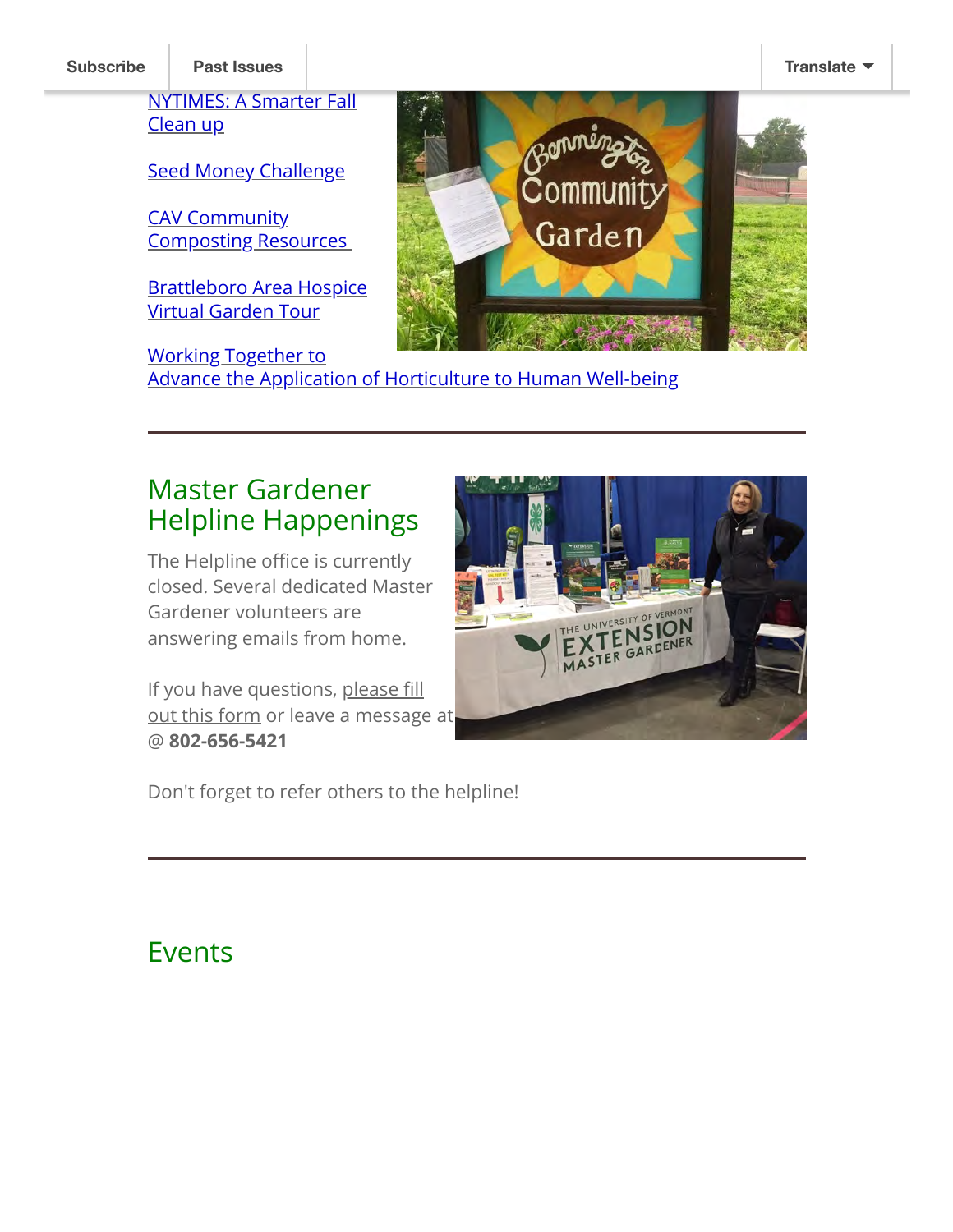

Find out what's happening in the Master Gardener & Composter World or Submit an Event to our Calendar. Recruit Master Gardeners and Interns to help with your project.

[Click here to Submit or View](https://www.uvm.edu/extension/mastergardener/events) 

# Social Media

#### **[Like us on Facebook!](https://www.facebook.com/UVMExtensionMasterGardener)**



**[Follow us on Instagram!](https://www.instagram.com/uvm_ext_master_gardener/)**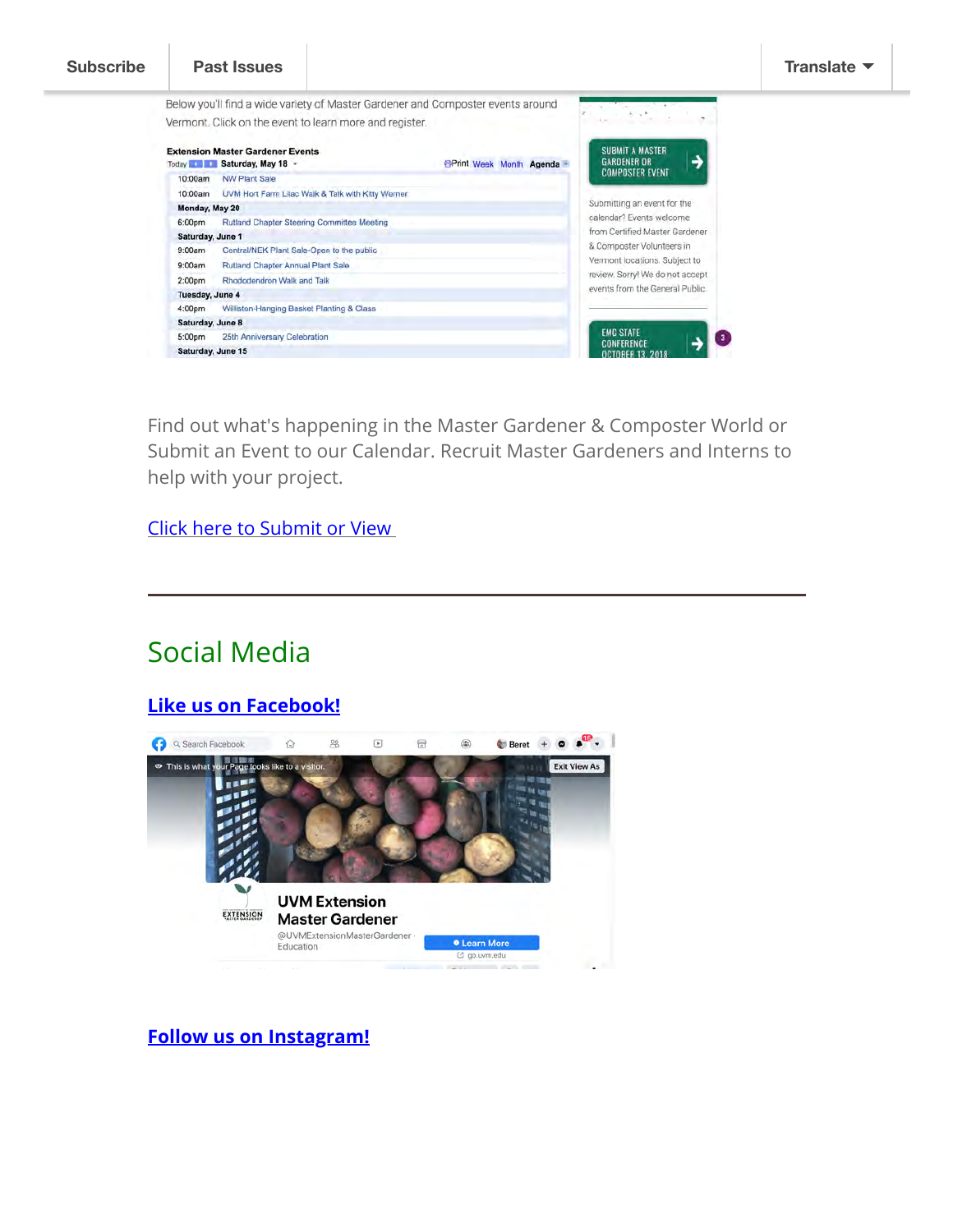

# Support Us!

As a self-funded Extension program, we need your help to keep growing.

Please consider making a donation today!

[CLICK HERE TO DONATE](https://securelb.imodules.com/s/1690/19/interior.aspx?sid=1690&gid=2&pgid=1207&cid=2495)



UVM Extension Community Horticulture Program, 2020

University of Vermont 63 Carrigan Dr. Jeffords Hall - Room 206 Burlington, Vermont 05405 Tel: (802) 656-9562 Email: [master.gardener@uvm.edu](mailto:master.gardener@uvm.edu)

Want to change how you receive these emails? You can [update your preferences](https://uvm.us17.list-manage.com/profile?u=c77421e1971a8053a45207b37&id=b98ce55c92&e=[UNIQID]&c=4092ba2d2a) or [unsubscribe from this list](https://uvm.us17.list-manage.com/unsubscribe?u=c77421e1971a8053a45207b37&id=b98ce55c92&e=[UNIQID]&c=4092ba2d2a).